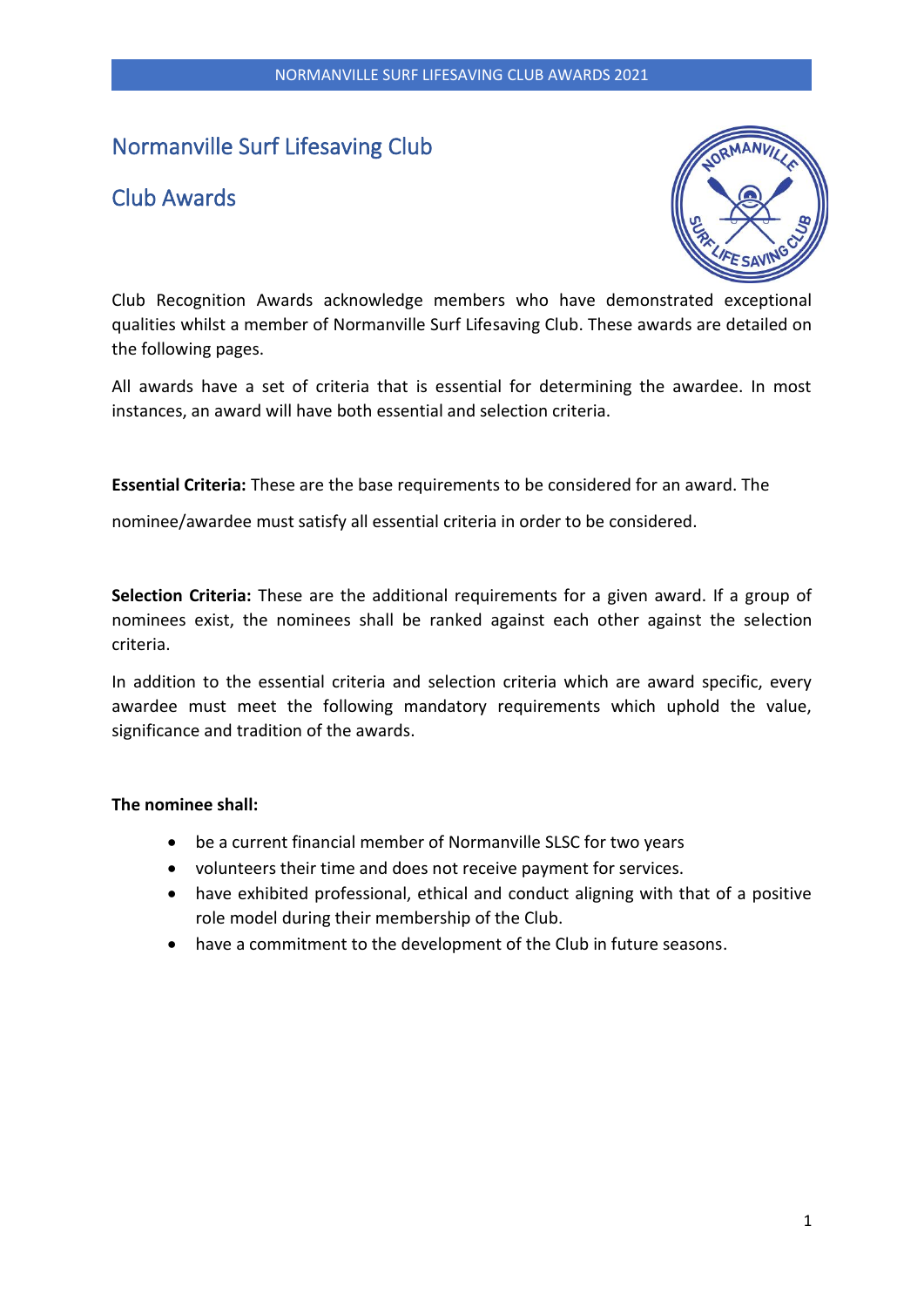## Member of the Year Award

This award is considered the premier club award and given in honour to a club member in recognition of their exceptional voluntary efforts and contributions throughout the year.

## Essential Criteria

- Current Financial Member for two years.
- Volunteers their time with no receipt of payment.
- Demonstrated a sustained commitment towards the betterment of Normanville SLSC for at least two years.
- Involves themselves in all aspects of the club.
- Treats all members of the club and the Surf Lifesaving Movement with the highest levels of respect.
- Is a good positive role model for all members.
- Demonstrates leadership and sharing of knowledge.
- Held an officer position.

### Selection Criteria

- Demonstrates outstanding commitment and support for many areas of the club.
- Demonstrates outstanding commitment to the values of the club and Surf Lifesaving.
- Contribution to achieving the Club's Mission.
- Demonstrates leadership and sharing of knowledge.
- Service and achievements must be for the benefit and/or the advancement of the club throughout the season.
- Service rendered.
- Consideration of the period of scope of contributions to the club including any club position(s) and the degree of fulfilling positional requirements, as well as participation in other voluntary club capacities (such as working bees, helping with other club functions including carnivals etc).
- Service with SLSSA could be considered secondarily.

### Nominations

Financial club members can nominate a volunteer for consideration that they believe meets the criteria (above) by writing a brief description of why they believe this person should be considered for the MOTY Award. Written brief to be sent to the Board of Management Secretary, when nominations are called for, who will then table at the Board of Management meeting. **Nominations are to be received in writing one month prior to the Award Presentation Event.** 

### Decision

Board of Management will make the final decision on who they believe meets the criteria recognising that there can only be one winner and no draws as this is the Premier Club Award.

The successful Member of the Year will receive a Club Blazer and lapel badge with their name and year engraved and have their name placed on the club Honour Board for that year.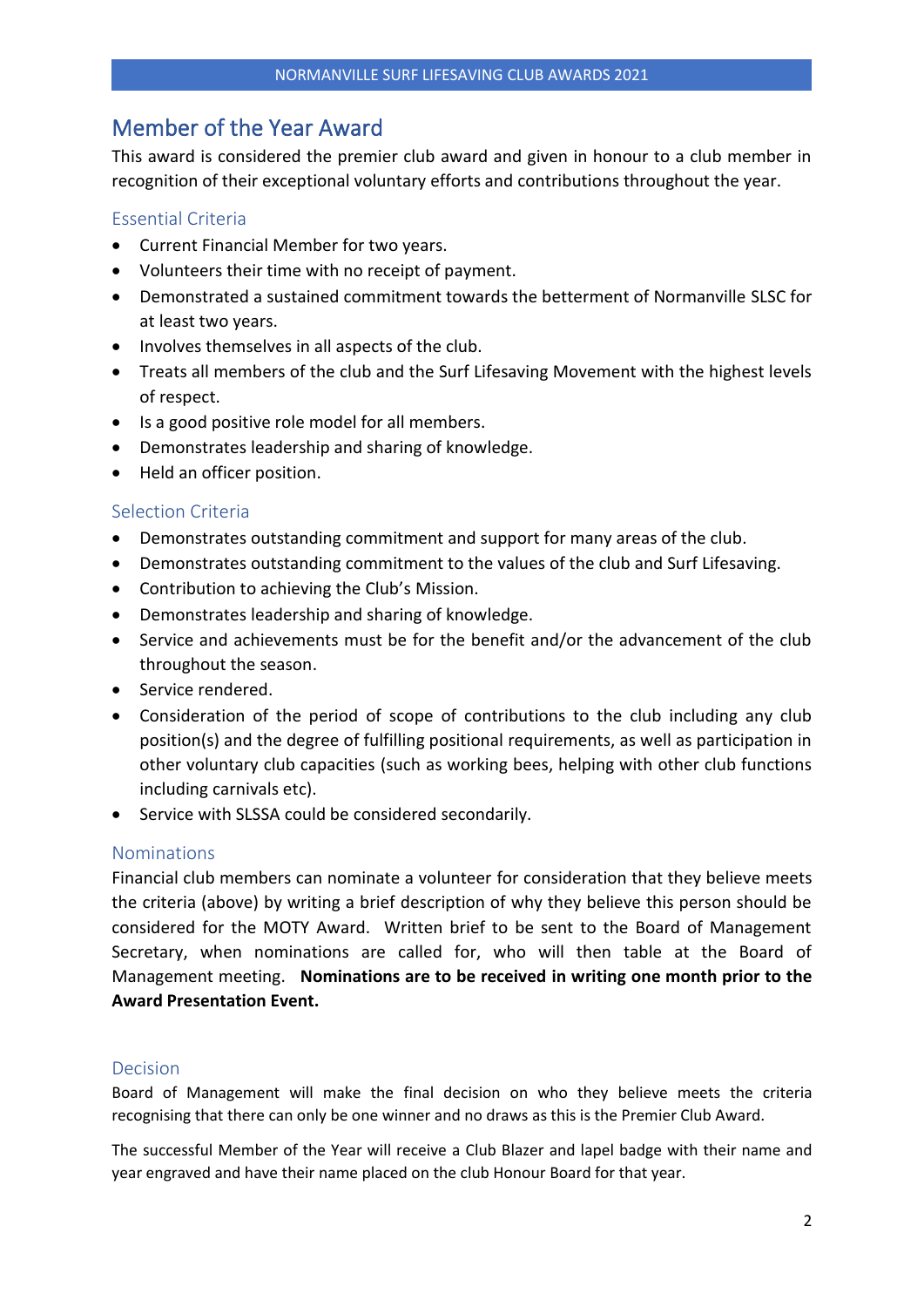# Presidents' Trophy

This award acknowledges the outstanding voluntary service and contributions in any areas of the club other than the beach.

The President chooses the member they believe meets the criteria.

## Essential Criteria

- Current Financial Member
- Demonstrated a sustained commitment towards the betterment of Normanville SLSC.
- Involves themselves in all aspects of the club.
- Treats all members of the club and the Surf Lifesaving Movement with the highest levels of respect.
- Is a good positive role model for all members.
- Demonstrates leadership and sharing of knowledge.
- Volunteers their time with no receipt of payment.

### Selection Criteria

- Rendered outstanding service in assisting the club to achieve its objectives.
- Duration of service to the club and involvement in other activities that benefit Normanville Surf Lifesaving Club.

Receives a Trophy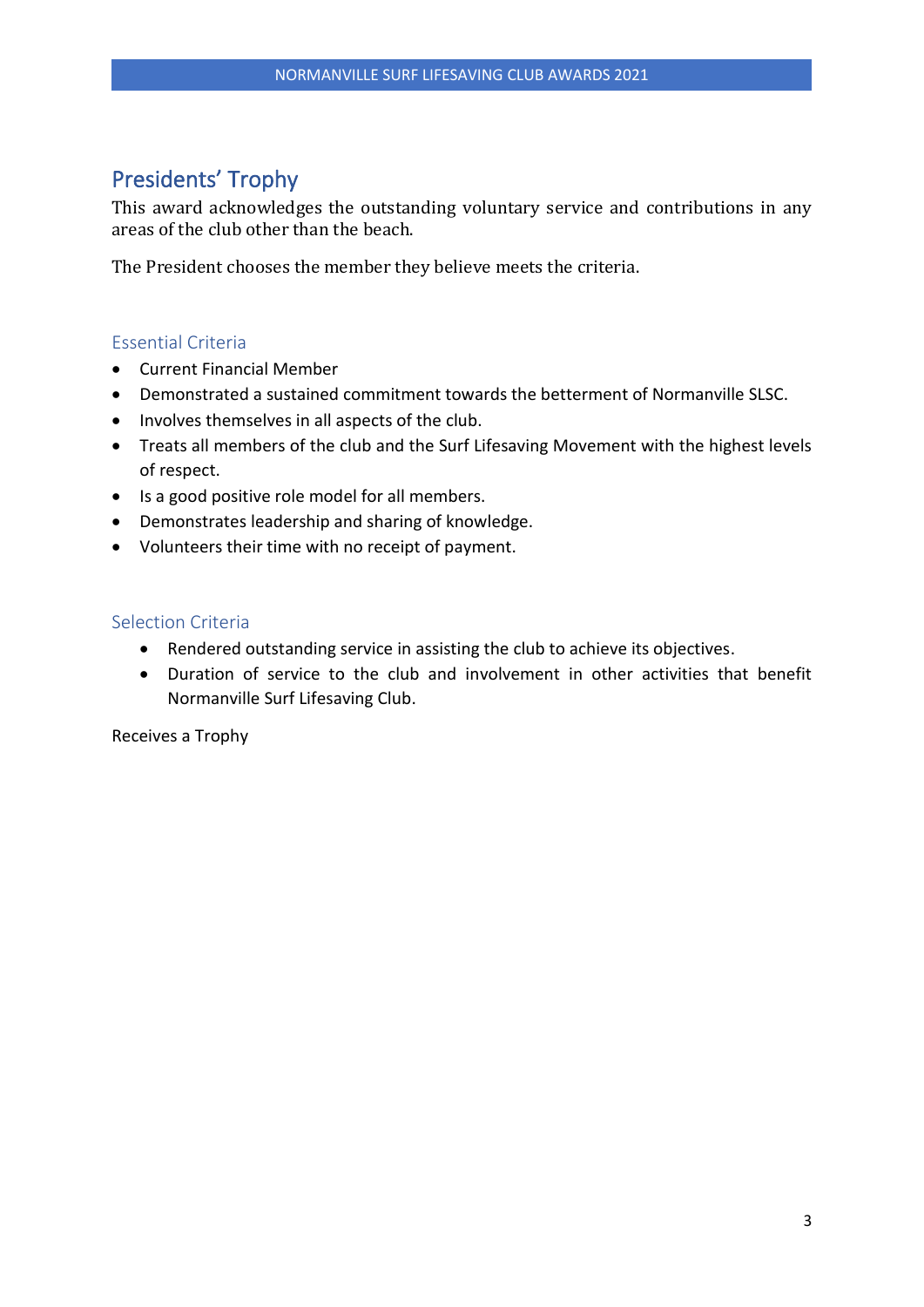## Life Membership

- Life Members may be elected from Members and /or who have rendered outstanding and /or extraordinary service to the Club over a minimum of nine (9) years from the age of fifteen (15) years or have gained a meritorious award from the Association;
- Life membership is a recognition of member's services to the Club, designed to reward all membership classifications from full patrolling and competing, through to administrative and support members;
- Nominations for Life Membership shall be submitted to the Secretary and should be no later than 31<sup>st</sup> January each year who shall inform the Club Directors. The Club Directors shall appoint a Life Membership Panel (which will consist of minimum 3 Club Members) which should annually by the conclusion of April review all memberships to determine if any members warrants or meets the requirements of for Life Membership;
- The list shall be presented to the Life Members who shall give due consideration to the list in order to assist the Life Members Panel in its deliberation. The Life Members may, if they so desire, submit names not included on the list, if in their opinion , the Member(s) they nominate are worthy of consideration;
- Life Membership shall be automatic for any Member who, regardless of years of service, has become incapacitated or killed during the course of SLSA duty;
- The Club Directors shall ratify the membership nominations (subject to Clause 8.10 of the Constitution) on the recommendation of the Life Members Panel and shall submit the same for election to the Annual General Meeting.
- Voting at the Annual General Meeting **must be by secret ballot** and for election a nominee must secure a simple majority of those voting.
- A person must accept or reject the Association's resolution to confer life membership in writing. Upon writing acceptance, the person's details shall be entered upon the register, and from time of entry on the Register the person shall be a Life Member.

#### **Life Members will be afforded the following privileges:**

- exemption from payment of annual Membership Subscriptions;
- their name shall be inscribed in an appropriate manner on the honour Board; and
- shall enjoy all the benefits and privileges normally available to financial members of the Association.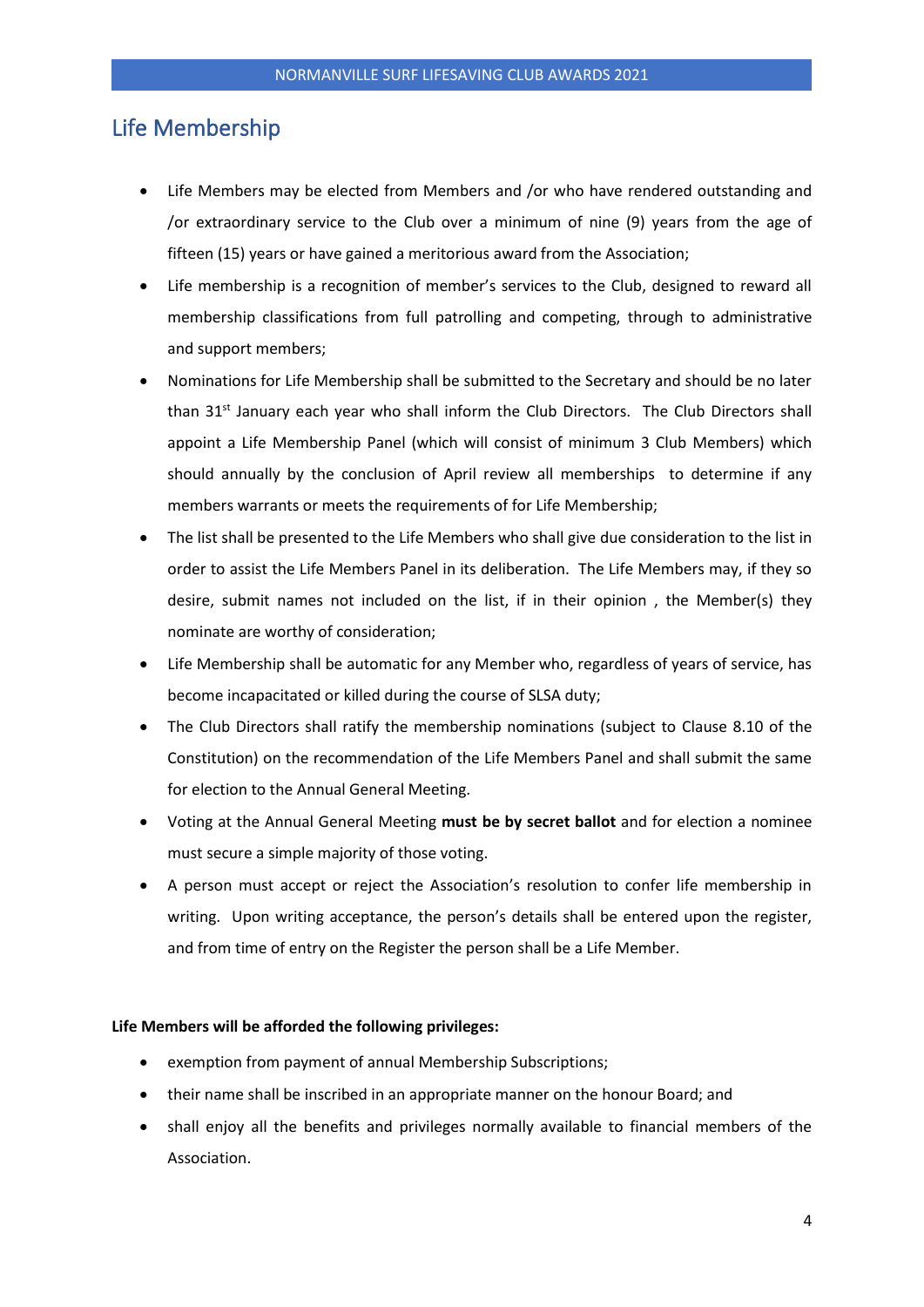## Patrol Person of the Year

It is a tradition in Surf Lifesaving clubs to honour the most outstanding patrol person of the year. This award is for the person who has carried out their patrols diligently and effectively and shown a high regard to commitment and the ideals of vigilance and service to the club and community at large.

### Nominations

- Nominations can be received from the Patrol Captain.
- Nominations are forwarded to the Club Captain for consideration.
- Patrol Captains are eligible for Patrol Person of the Year.
- The final decision is that of the Club Captain.

The Patrol Person of the Year is awarded a Trophy.

## Club Captains Trophy

The Club Captains Trophy is awarded to the person considered by the Club Captain to have been of outstanding support or assistance in all areas of surf lifesaving activities.

### Criteria

A financial person who is involved in additional activities to their patrols, such as administration, competition, training, or general club activities that can include fundraising etc.

The Patrol Person is awarded a trophy.

## Patrol Hours Awards

Yearly Awards for hours on the Normanville SLSC beach:

- 50 hours cap with name and hours
- 100 hours SLS clothing with name
- 200 hours Award
- 500 hours- Award
- 1000 hours Award
- 2000 hours Award
- 3000 hours Award

•

Additionally, their name goes on the Honour Board for: 200, 500, 1000, 2000,3000 hours. Please note this is for Patrol Hours carried out at Normanville Beach or Carnivals.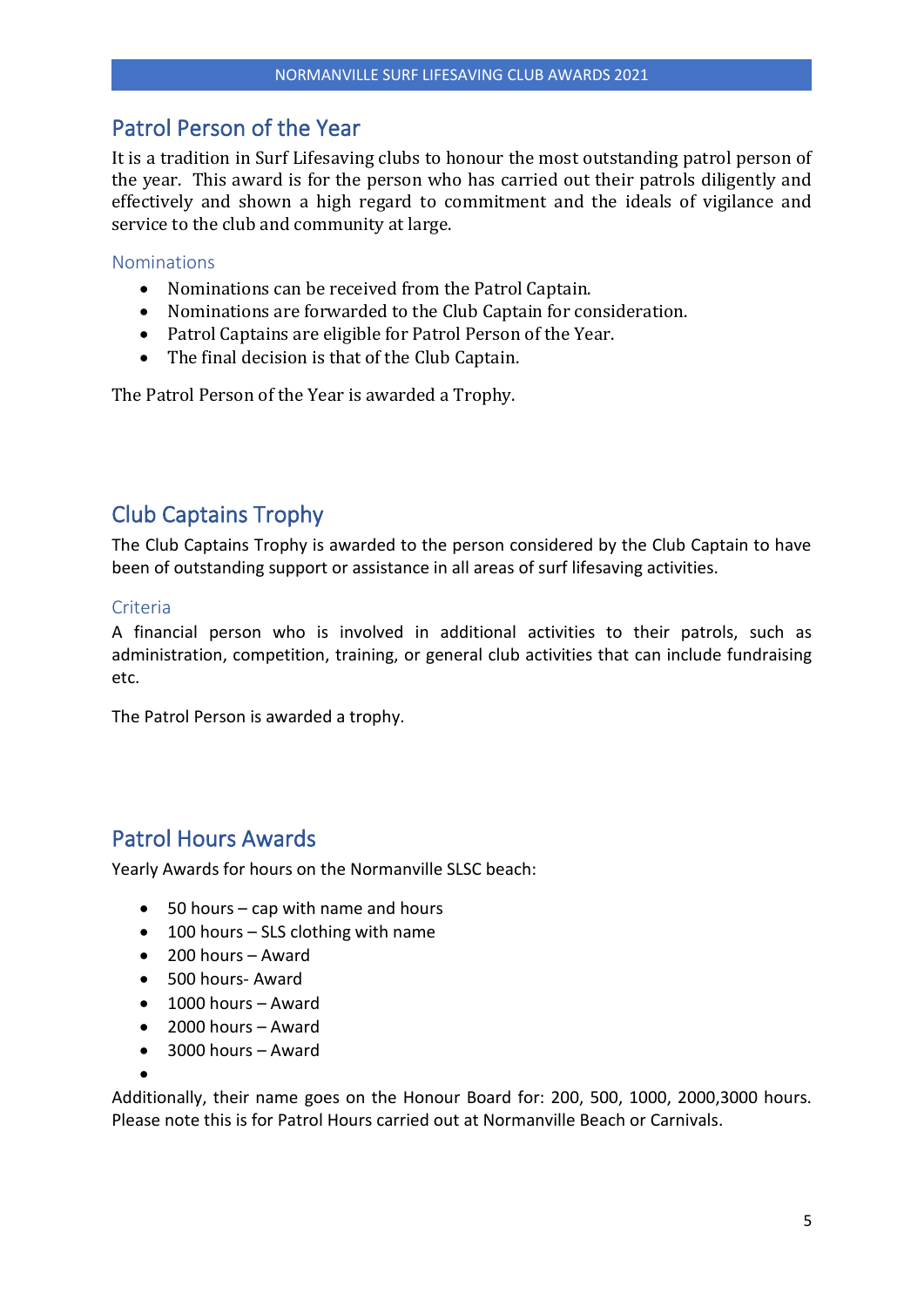## Geoff Moffat Memorial Club Champion Patrol Team

Awarded to the Patrol Team that accrued the largest number of points over the season.

The SLSSA Agreement for 3 people to be on patrol.

*Voluntary Patrols are not counted in this award as these hours are counted in the individual's hours.* 

### **Criteria**

- All Patrols must do the same number of rostered patrols in the season.
- Patrol member receives 1 point for competing in club swim or providing water cover for club swim.
- Team receives 15 points for first 3 **Rostered** team members who turn up for patrol and 1 point for every **Rostered** team member after that. You do not get a point for Voluntary patrol members.
- The points are added up for each patrol team member who competes in club swims and total of rostered patrol points at the end of the season. The Team with the most points at the end of the Champion Patrol season wins the award.

Club Swim/Water cover = 1 point

Rostered Patrol Members (3 members) = 15 points + 1 for each rostered patrol member after that.

Patrol Team name is placed on the perpetual plaque kept in the club rooms.

Each Patrol Team member receives a Club Team Hat with their name and year engraved on the hat.